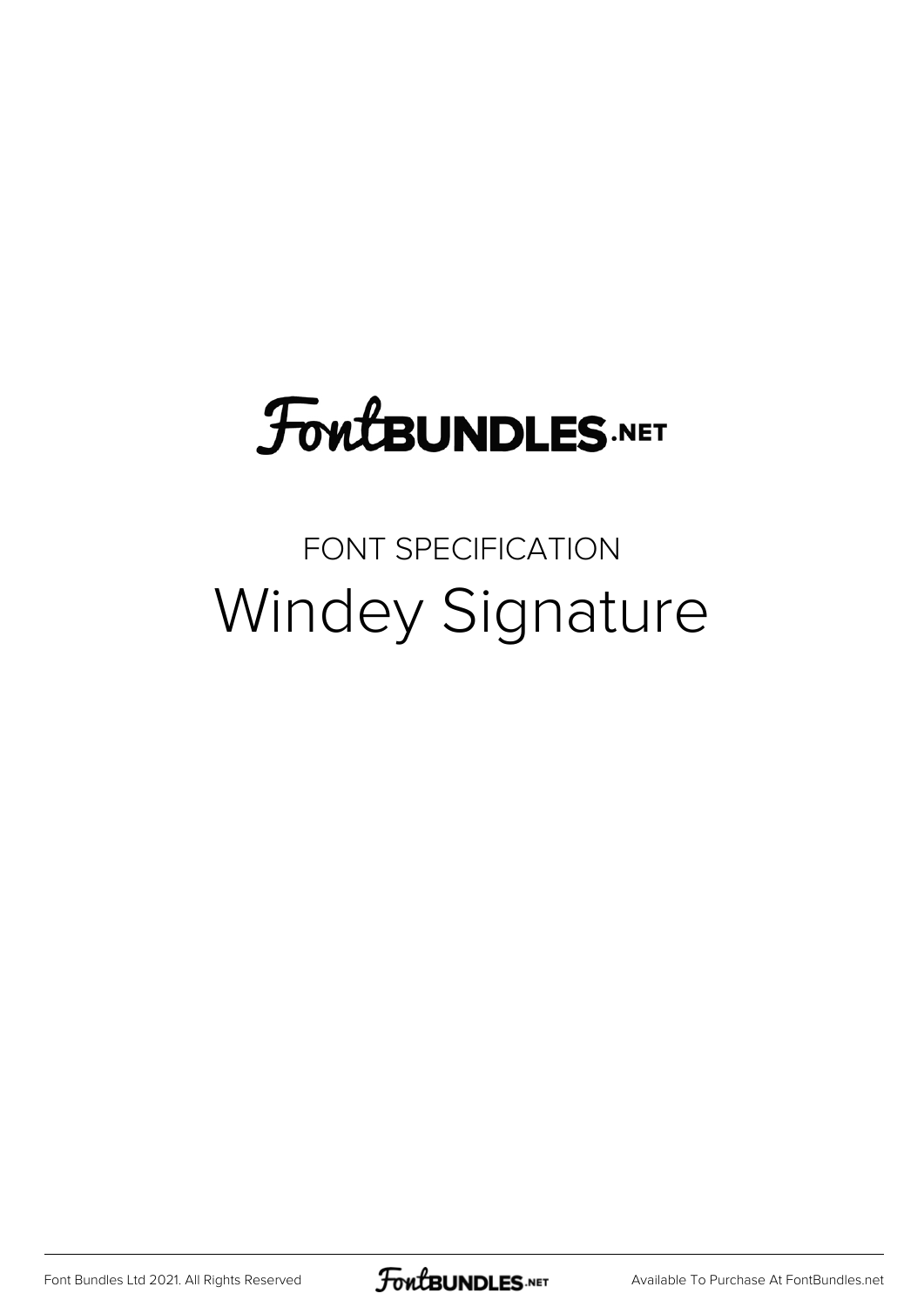## Windey Signature - Regular

**Uppercase Characters** 

ABCDE4GH19KIM

Lowercase Characters

abcdefghijklmnopgrstuv

 $w \chi y z$ 

Numbers

0123456789

**Punctuation and Symbols**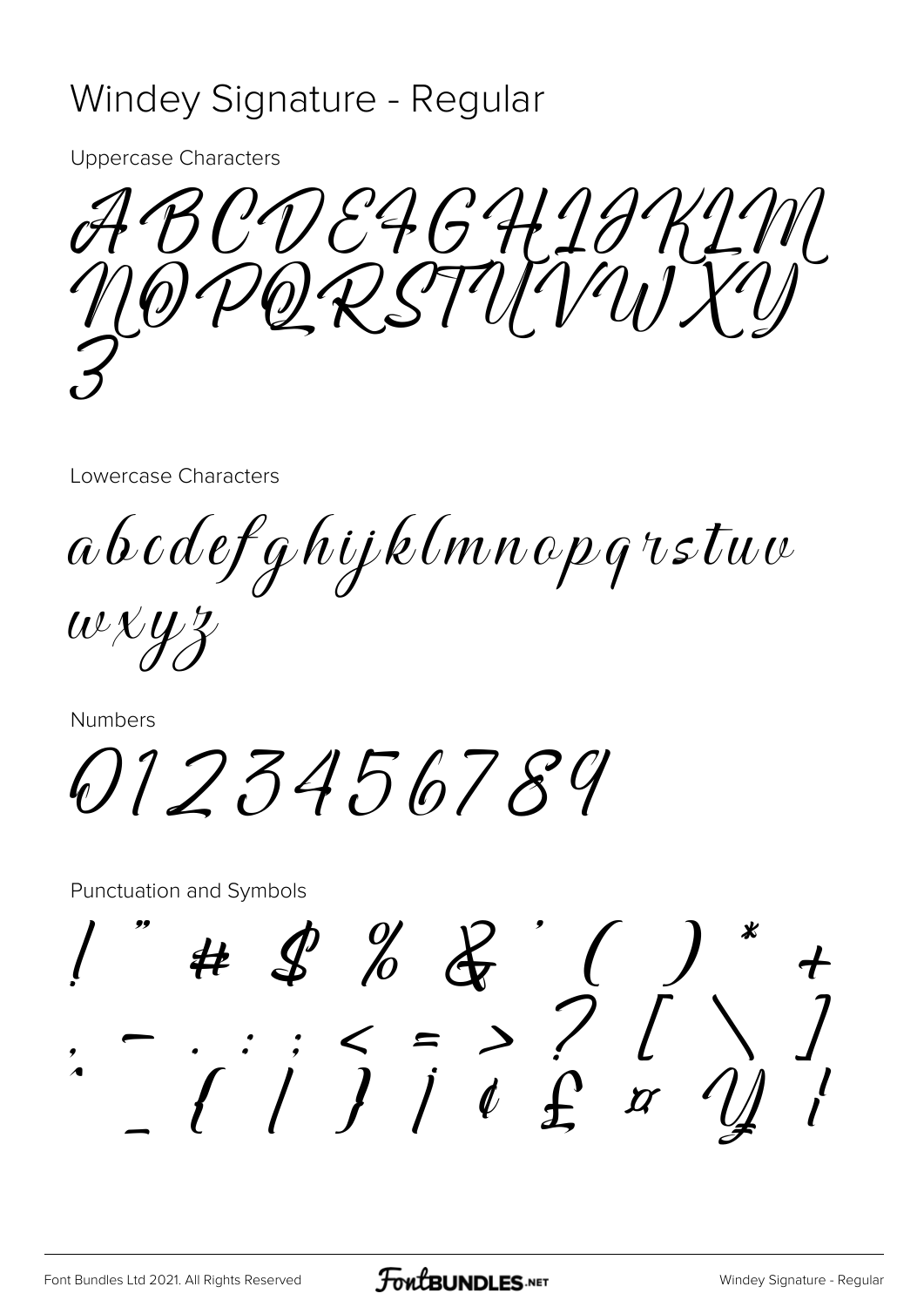

All Other Glyphs

À Á Á Á Á Ä Á Æ C É É E E I I I I D N  $\dot{\Theta}$   $\dot{\Theta}$   $\dot{\Theta}$   $\ddot{\Theta}$   $\times$   $\dot{\Theta}$   $\dot{\mathcal{U}}$   $\dot{\mathcal{U}}$ Û Û Ý P B à á â ã  $\ddot{a}$   $\ddot{a}$   $\alpha$   $c$   $\dot{e}$   $\dot{e}$   $\ddot{e}$   $\ddot{e}$  $\dot{U}$ 

FontBUNDLES.NET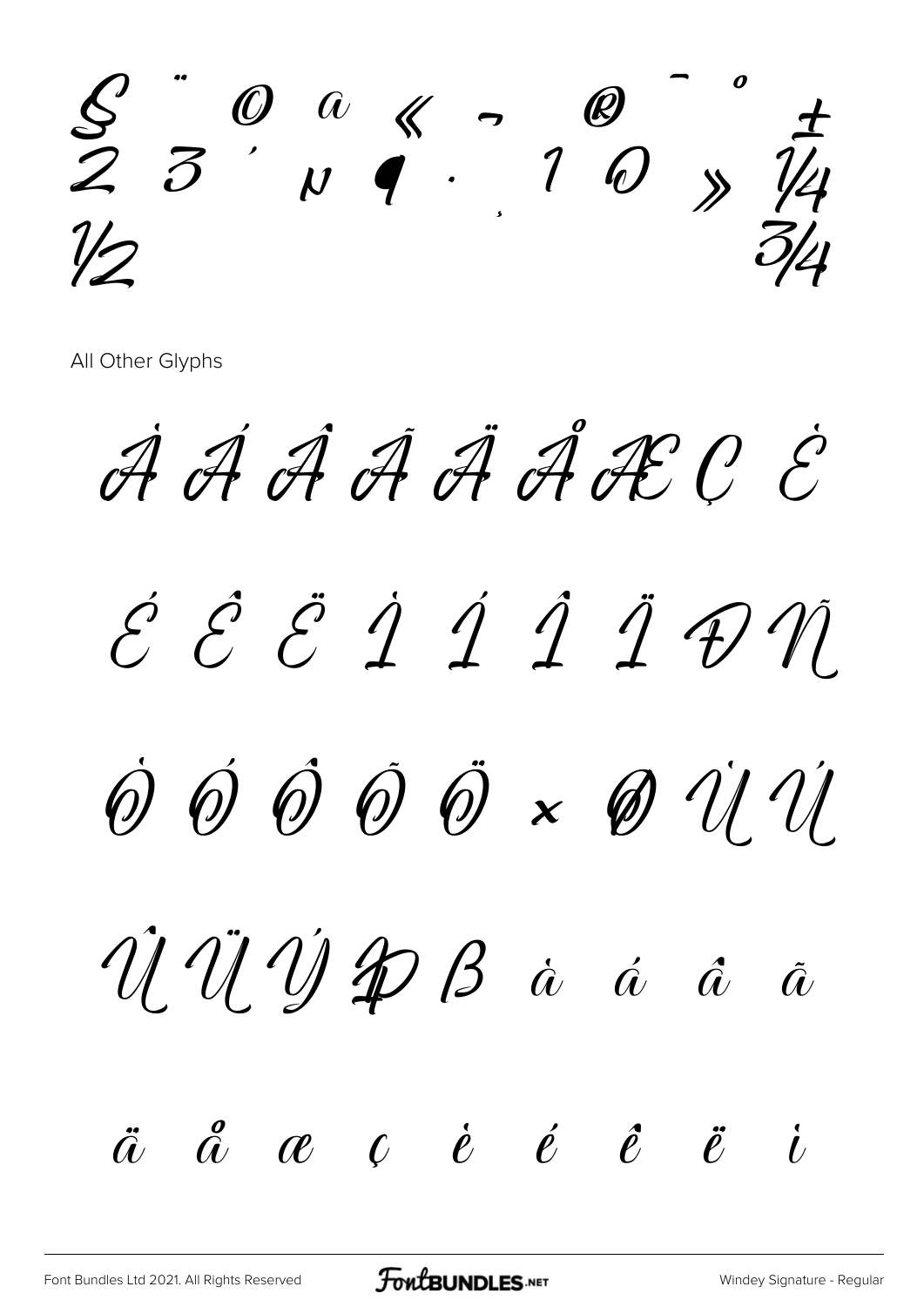$\begin{array}{ccccccccc}\n\vec{U} & \vec{U} & \vec{U} & \vec{U} & \vec{U} & \vec{U} & \vec{U} & \vec{U} & \vec{U} & \vec{U}\n\end{array}$  $\ddot{a}$   $\div$   $\phi$   $\dot{u}$   $\dot{u}$   $\ddot{u}$   $\ddot{u}$   $\dot{\psi}$   $\dot{\beta}$  $\ddot{y}$   $\dot{\mathscr{A}}$   $\ddot{\mathscr{A}}$   $\ddot{\mathscr{A}}$   $\ddot{\mathscr{A}}$   $\ddot{\mathscr{O}}$   $\dot{\mathscr{O}}$  $\dot{\mathcal{C}}$  i  $\dot{\mathcal{C}}$  i  $\dot{\mathcal{D}}$  i  $\mathcal{D}$  i  $\mathcal{C}$  $\overline{e}$   $\overline{\mathcal{E}}$   $\overline{e}$   $\overline{\mathcal{E}}$   $\overline{e}$   $\overline{\mathcal{E}}$   $\overline{\mathcal{E}}$   $\overline{\mathcal{E}}$   $\overline{\mathcal{G}}$   $\overline{\mathcal{G}}$  $6967$  H  $717$  $i\,$  1 i Kk 1 i 1 i

**FOWLBUNDLES.NET**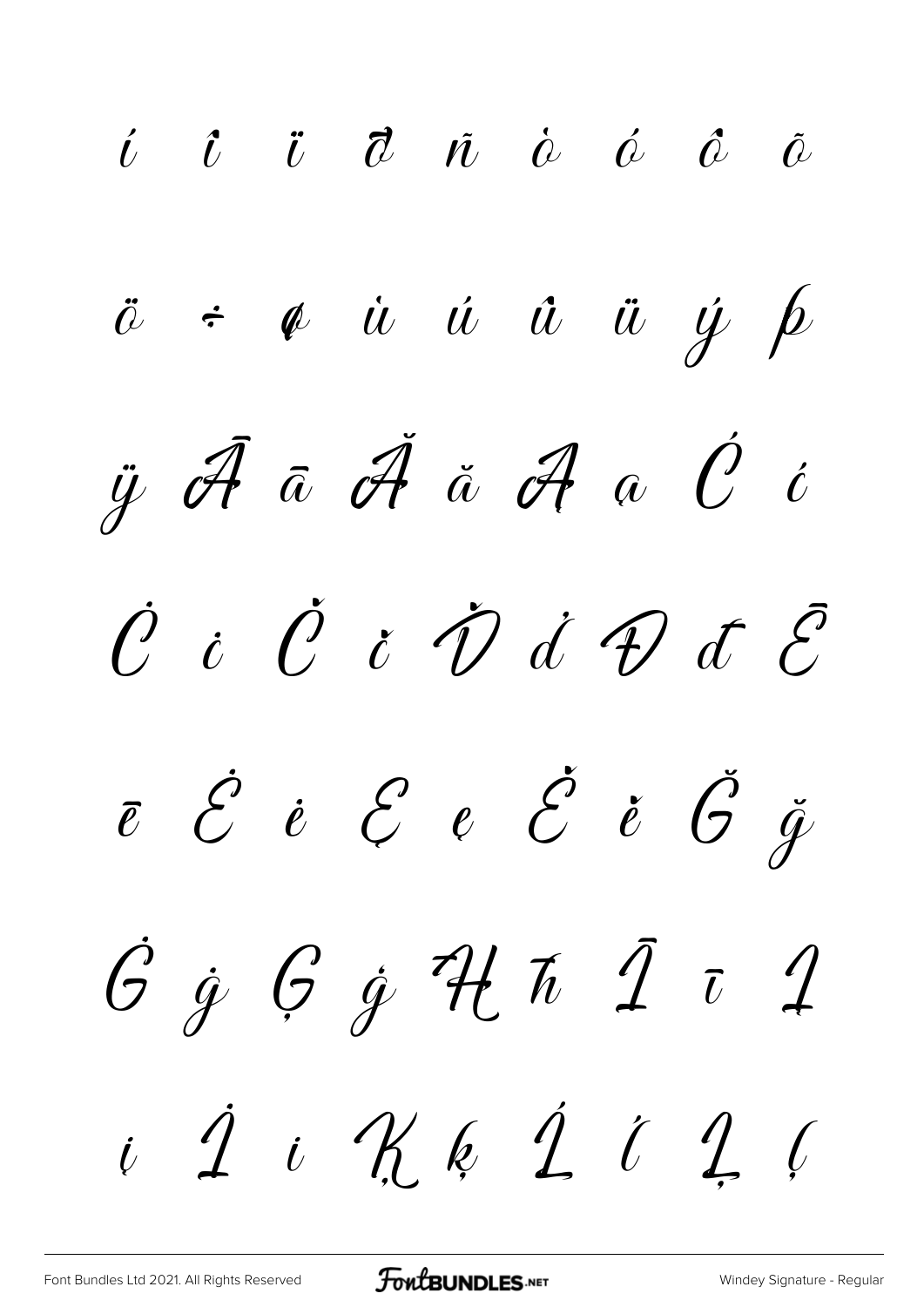$\ddot{\mathcal{I}}$  i  $\ddot{\mathcal{I}}$  t  $\dot{\mathcal{U}}$  i  $\dot{\mathcal{U}}$  n  $\dot{\mathcal{U}}$  $\dot{n}$   $\dot{\mathcal{U}}$   $n$   $\overline{\hat{\theta}}$   $\overline{\hat{\omega}}$   $\overline{\hat{\theta}}$   $\overline{\hat{\omega}}$   $\overline{\hat{\theta}}$   $\overline{\hat{\alpha}}$  $\hat{\mathcal{R}}$  i  $\mathcal{R}$  i  $\hat{\mathcal{R}}$  i  $\hat{\mathcal{S}}$  i  $\hat{\mathcal{S}}$  $s\,\,\mathcal{S}\,\,\dot{s}\,\,\,\mathcal{T}\,\,t\,\,\,\ddot{\mathcal{T}}\,\,\dot{t}\,\,\,\mathcal{F}\,\,t$ Ua Ua Uä Uu U w Ŷ y Ÿ 3 z 3 z 3  $\check{\mathcal{Z}}$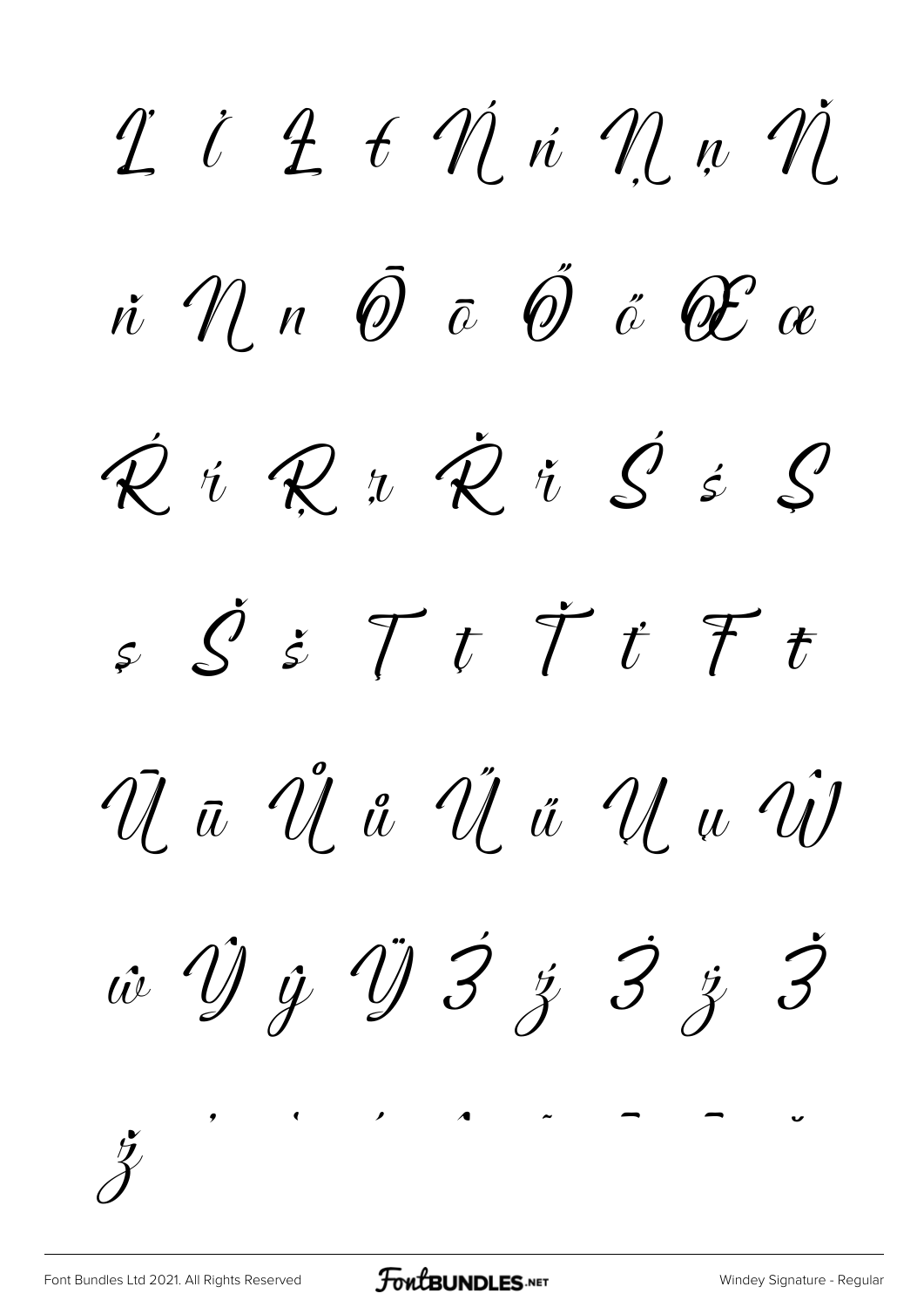

[Font Bundles Ltd 2021. All Rights Reserved](https://fontbundles.net/) **FoutBUNDLES.NET** [Windey Signature - Regular](https://fontbundles.net/)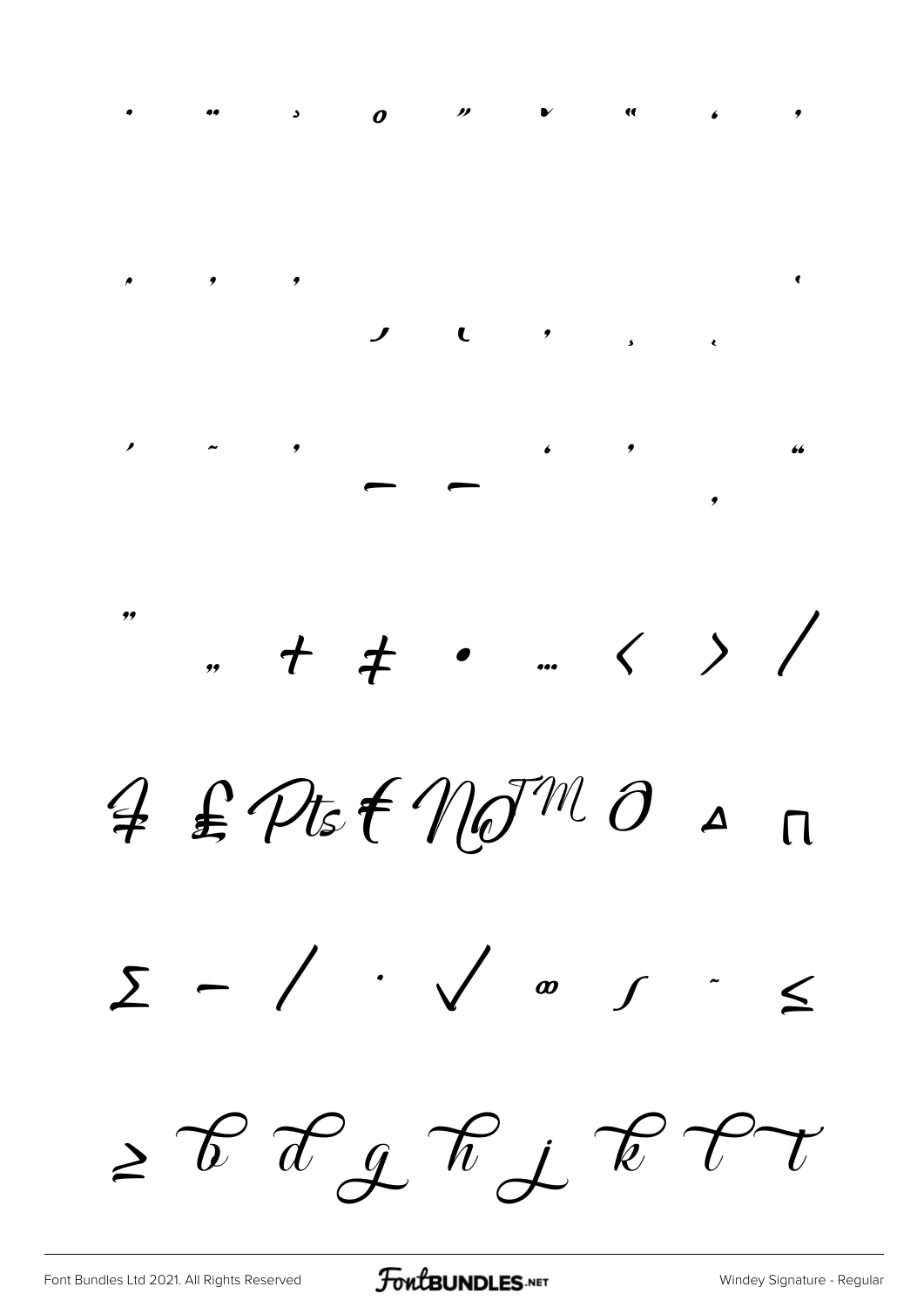$22$  a b c d e  $f$  g  $\begin{array}{ccccccc}\n\text{for } & \text{if } & \text{if } & \text{if } & \text{if } & \text{if } & \text{if } & \text{if } & \text{if } & \text{if } & \text{if } & \text{if } & \text{if } & \text{if } & \text{if } & \text{if } & \text{if } & \text{if } & \text{if } & \text{if } & \text{if } & \text{if } & \text{if } & \text{if } & \text{if } & \text{if } & \text{if } & \text{if } & \text{if } & \text{if } & \text{if } & \text{if } & \text{if } & \text{if } & \text{if } & \$  $\varphi$  v s  $\varphi$  w w w  $\psi$ z co bo co do eo fo go ho io jo ko 6 mo no co po qo ro so to wo wo wo yo yo yo  $a-b-c-def-ef-$ 

[Font Bundles Ltd 2021. All Rights Reserved](https://fontbundles.net/) **FoutBUNDLES.NET** [Windey Signature - Regular](https://fontbundles.net/)